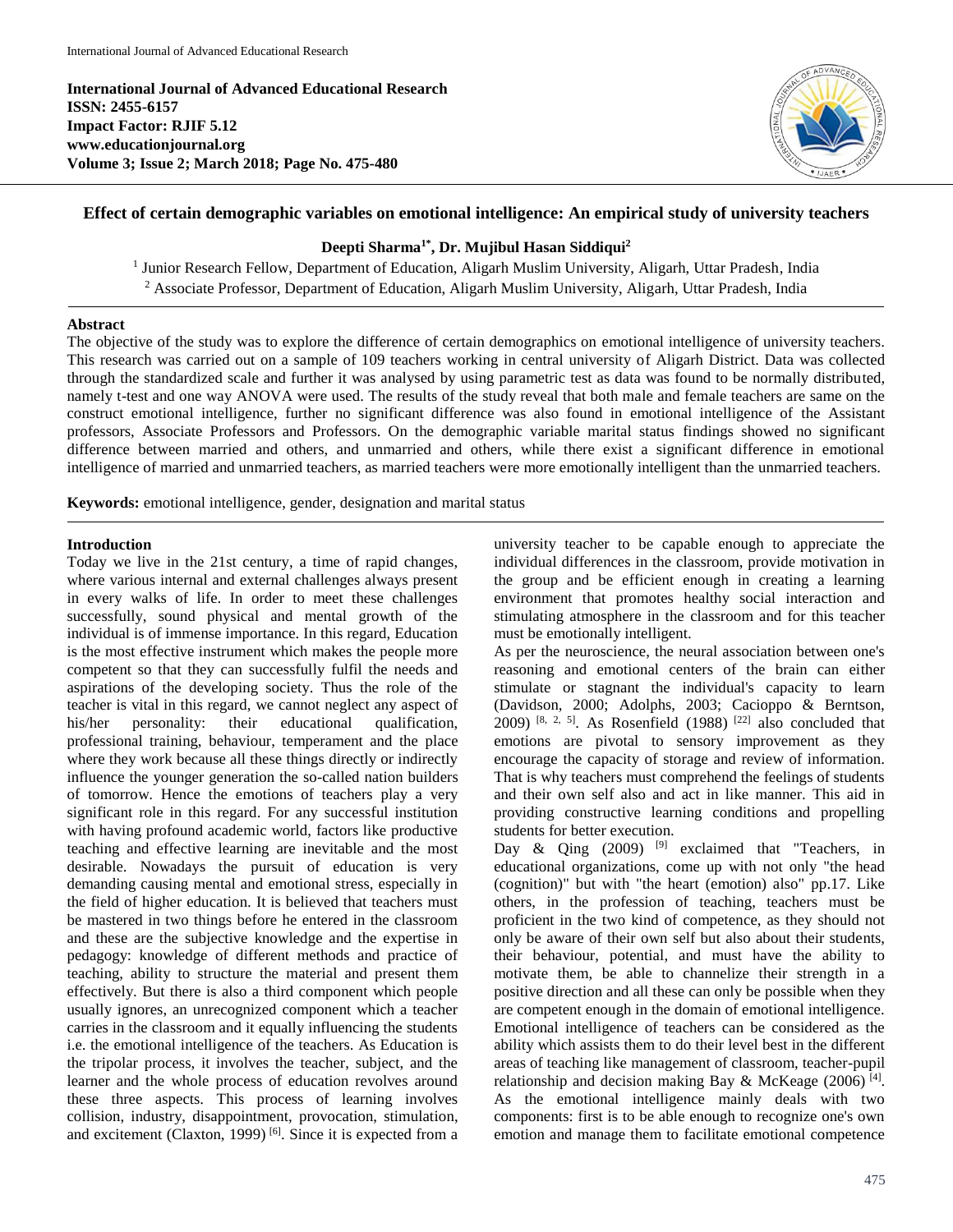and the second part deals with identifying others emotions and handle them effectively in order to create healthy social relations. Thus it is very vital for a teacher to be an emotionally intelligent as they have to take care their own emotions as well as recognize others emotions too and deal with them accordingly, like on the daily basis they have to oversee their relations with students, handle their parents, coworkers, and heads of the organization.

The word Emotional Intelligence came into existence in 1872 with Darwin's work which through the light on the significance of the emotional proclamation for securing existence (Hess & Thi, bault, 2009)  $[11]$ . Where many psychologists focus on the cognitive aspect of intelligence, Thorndike in 1920 talked about the term "Social Intelligence" and consider it as an inseparable part of general intelligence. Therefore not only the cognitive aspect but also the conative aspect of the individual had come in to focus. Before we proceed our study we must aware of these words "emotion" and "intelligence" which consequently make the term "Emotional Intelligence"

According to Crow and Crow (1973)<sup>[7]</sup>, Emotion is stirred up the feeling of an individual which an individual felt inverted but it also shows in mans' overt behaviour too. In other words, it is an affective experience that carries generalized linear adjustment with mans' physiological and psychological world. Wechsler (1944)<sup>[26]</sup> defines intelligence as "The Aggregate or global capacity of an Individual, to act purposefully, to think rationally, and to deal effectively with his environment." Thus by amalgamating with these two words, we come up with the term "Emotional Intelligence" which defines that in order to act purposefully and deal effectively with one's environment one must have the ability to identify the appropriate emotional stimuli in one's inner self and in ones surrounding also, and to respond them effectively. There are various models of emotional intelligence that can be categorized into three groups and these are ability, traits and a mixed model of emotional intelligence.

# **Emotional intelligence**

Emotional Intelligence is the art of managing emotions, understanding them and doing worthwhile activities. For a sound and successful life, a person must be adapt in the art of managing emotions for which he or she must be competent in various practical skills including the ability to handle people according to the situations.

Definitions are the formal statements of the meaning or significance of a word or phrase.

Emotional Intelligence is, perceiving one's own and other's emotions, understanding them and using them in thought and action. Following is the definitions of emotional intelligence given by renowned psychologists.

According to Salovey and Mayer  $(1997)$  <sup>[24]</sup> "Emotional Intelligence involves the ability to perceive accurately, appraise and express emotion; the ability to access and/or generate feelings when they facilitate thought; the ability to understand emotion and emotional knowledge; and the ability to regulate emotions to promote emotional and intellectual growth  $(p. 10)$ ".

Thus he termed it as the ability to retrospect and introspect of the feelings and emotions. Further, he explained it as the

capacity on the part of an individual to differentiate among those emotions and utilize them in guiding one's thought process and accordingly its application too.

# **Variables in the study**

- Dependent Variable: Emotional Intelligence
- Independent Variable: Gender, Designation and Marital **Status**

# **Review of Related Literature**

Oriole and Cooper (1997)<sup>[19]</sup> revealed that identifying and handling the emotions are critical for satisfying one's life and workplace. Sarkhosh and Rezaee  $(2014)$   $[23]$  explored a significant positive relationship between emotional intelligence and self-efficacy beliefs among university instructors. In which they explained that among the different factors of emotional intelligence good interpersonal relationship, flexibility in thought and action, optimistic attitude were positive predictors of efficacy beliefs. Tabatabaei & Farazmehr  $(2015)$ <sup>[25]</sup> also emphasized the importance of emotional intelligence for teachers by finding its relationship with the job satisfaction and found that emotional intelligence was highly correlated with the job satisfaction positively and it also significantly impact the job performance of the teachers ( Asrar-ul-Haq, Anwar, & Hasan, 2017) <sup>[3]</sup>. Landa, Zafar, Antonana, & Pulido (2006) <sup>[16]</sup> in their findings explore the sub-dimensions of emotional intelligence: like emotional clarity and emotional repair were found as predictors of life satisfaction for university teachers. Thus all these findings indicate that how much the emotional intelligence is important for the personal as well as the professional success of teachers. Various attempts have been made by the investigators to show the important role of different demographic variables in the emotional intelligence and mixed results were found ( Nagar, 2017; [18] Pooja & Kumar, 2015; <sup>[21]</sup> Adilogullari, 2011; <sup>[1]</sup> Jain, 2016) <sup>[12]</sup> in which age, educational qualification, experience, and gender were taken as a demographic variables. As most of the studies were conducted in the different settings and very few were specifically on university teachers. Keeping in view the importance of emotional intelligence and the role of demographic variables in the field of university teachers, the present research has been made to study the effect of gender, designations and marital status on the emotional intelligence of university teachers.

## **Objectives of the study**

The present study is based on the following objectives.

- To study the descriptive measures and normality of emotional intelligence scores on the sample of the present study.
- To study the difference in emotional intelligence of university teachers in relation to their gender.
- To study the difference in emotional intelligence of university teachers in relation to their designations.
- To study the difference in emotional intelligence of university teachers in relation to their marital status.

## **The hypothesis of the study**

There is no significant difference in emotional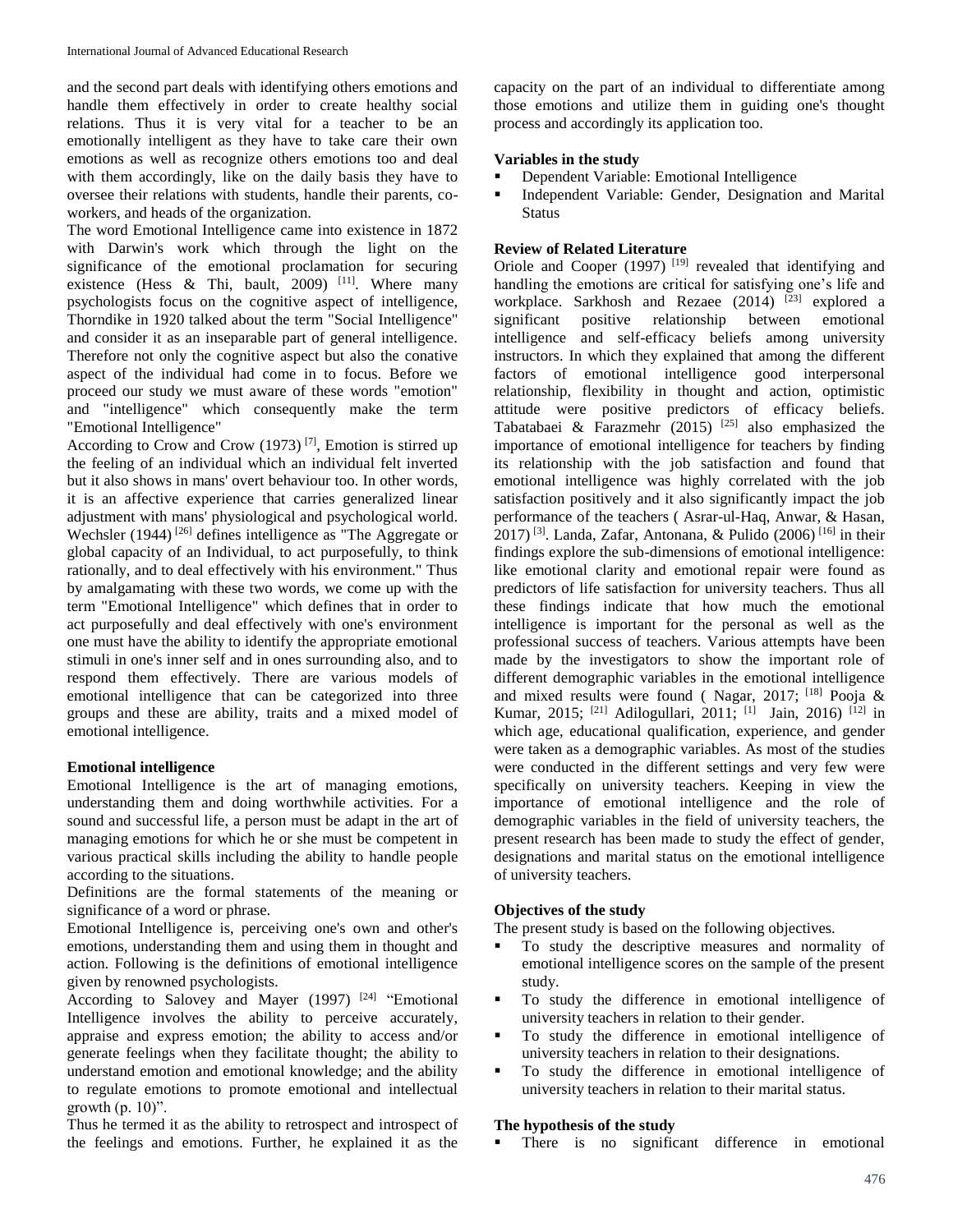intelligence of university teachers in relation to their gender.

- **There** is no significant difference in emotional intelligence of university teachers in relation to their designations.
- There is no significant difference in the emotional intelligence of university teachers in relation to their marital status.

## **Delimitations of the study**

The present study is delimited by the following lines:

- The present study is delimited to the teachers working in Aligarh Muslim University, of Aligarh District (UP).
- The present study is restricted to the only central university of Aligarh District (UP).
- **The present study is confined to Gender (Male and** Female).
- The Present Study is restricted to the teachers of Arts, Science and Social Science faculty.

## **Methodology and Design of the Study**

- Population: For the present study, the population comprises of teachers working in a central university, Aligarh Muslim University of Aligarh District, Uttar Pradesh.
- Sample: The study was conducted on the sample of 109 teachers ( male=55 and female= 54) working in arts, science and social science faculty of Aligarh Muslim University, of Aligarh District, Uttar Pradesh, India. The sample was drawn on a random basis.
- **Tool Used:** Emotional Intelligence Scale (2009) developed by Dr. Jagdish Choith Ajawani, Dr. Amba Sethi, Dr. Gautam Bhatpahari and Dr. Mariyam Vora was used. The scale consists of 75 items, each item has five responses. The reliability of the tool given by the constructors using test-retest method was .78. The internal validity of the tool was established by computing Product-moment correlation coefficients between scores on individual item and scores on respective dimension score and as well as scores on respective realm and score on the whole scale. The coefficients ranged from .69 to .88.
- **Data Collection:** The investigator personally visited the teachers after getting consent from the Head of the Department. Then the investigator personally met the teachers developed a sound rapport and made them assure that their information will only be used for research purpose and kept confidentially. Then directions were given to them to fill the questionnaire as it was explicated in the manual of the questionnaire itself.

#### **Statistical Techniques Used**

In the present study parametric statistics have been used as data was found to be normally distributed. In order to verify this z value was calculated for the variable emotional intelligence. Z value of skewness is found to be -1.59 and z value of kurtosis is -0.61, which come under the standard of z value i.e., ( $\pm$  1.96) Massey & Miller (2002) <sup>[17]</sup>. As the figure 1 showing that that data is approximately normally distributed in which values of the mean (297.42), median (298.00) and

mode (298) are almost nearer to each other. In order to analyze the data, in the present study t-test and one way ANOVA were statistical techniques that have been employed. For comparing the emotional intelligence of male and female teachers t-test was applied and one way ANOVA was used to study the difference in the emotional intelligence of university teachers in relation to their designation and marital status, separately.



**Fig 1:** Normal Probability curve showing Normal Distribution of Data of the variable under study.

#### **The significance of The Study**

We should be careful in bestowing learning to understudies. Training is a tri-polar process where the teacher, student, and educational modules are indivisibly entwined. The present age faces new issues throughout their life. Thus teachers need to be furnished with abilities to enable them to handle these new and more intricate issues. Nowadays where any kind of knowledge can be received only through a single click of a button, so in this age simply having a heap of learning will be equivalent to a book that is inert and silly. Thus a teacher should have information alongside an arrangement of aptitudes which emotional intelligence provides, for example, compassion, poise, confidence, stretch resilience, self-respect, adaptability, passionate mindfulness and many more such qualities. Since emotional intelligence is an arrangement of abilities basic for the achievement of an individual, the reason for bestowing quality training isn't possible without the teaching of emotional intelligence and its traits in the students. It empowers a person to deal with his own feelings and activities, in this way taking care of his association with others easily by controlling their feelings.

#### **Data Analysis and Interpretation**

Table 1: To study the difference in Emotional Intelligence based on the gender of the university teachers.

|                           | Variable Male $(N=55)$ |       | Female $(N=54)$ |    | t value Sig.      |  |  |
|---------------------------|------------------------|-------|-----------------|----|-------------------|--|--|
|                           | Mean                   | SD    | Mean            | SD |                   |  |  |
| Emotional<br>Intelligence | 297.76                 | 22.63 | 297.07          |    | 24.10 0.154 0.878 |  |  |
| Not Significant           |                        |       |                 |    |                   |  |  |

Not Significant

It is evident from the table 1 that mean scores of male and female are almost near to each other as males are slightly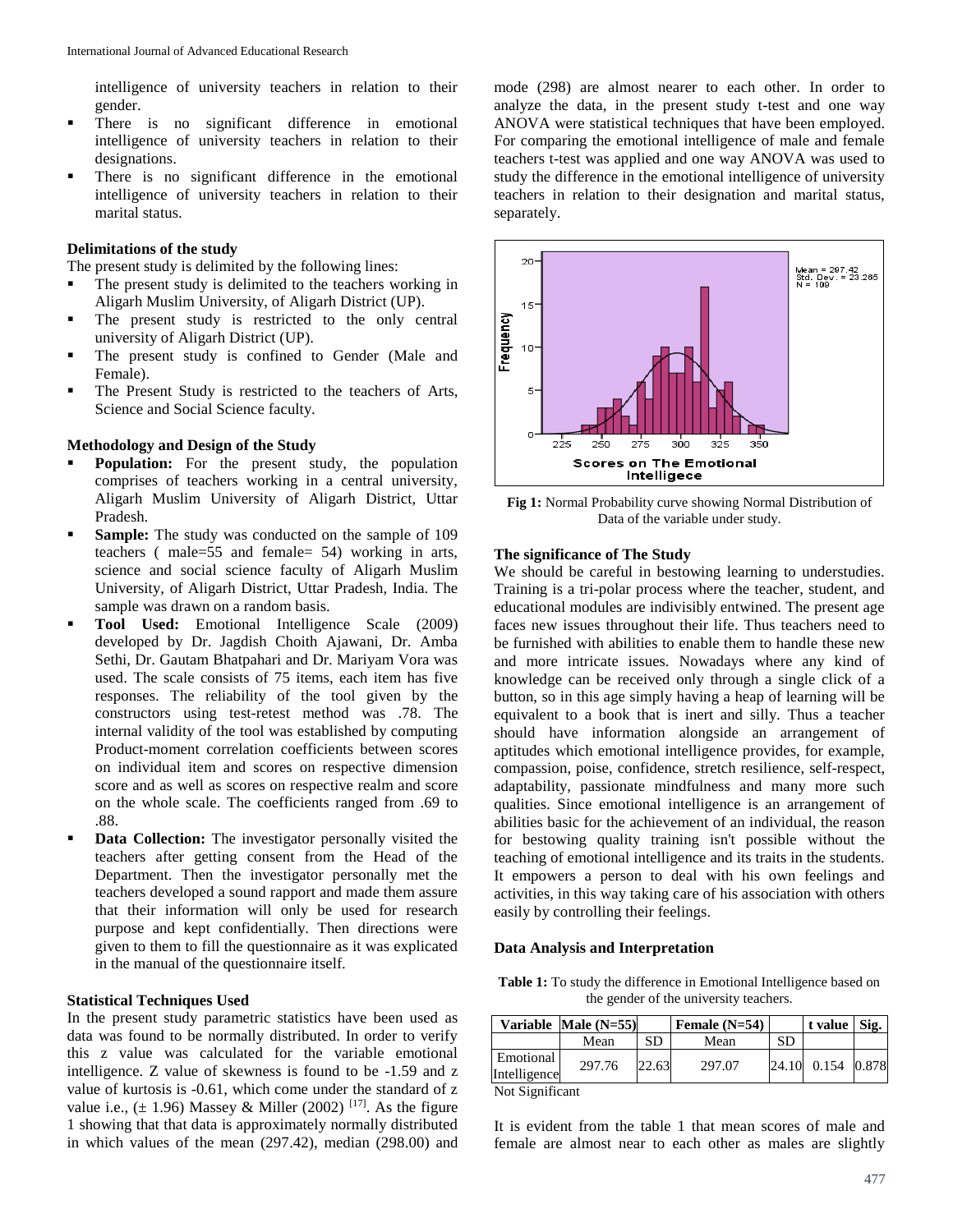higher in comparison to their female counterparts but that difference is not statistically significant. As the t-value (.154, P> 0.05) obtained reveals that there is no significant difference between male and female university teachers on the construct, Emotional Intelligence.

Table 2: To study the difference in Emotional Intelligence based on the designations of the university teachers.

| Source |                      |  | N Mean SD Source of Variance Sum of Squares df       |          |     | Mean F               | Sig. |
|--------|----------------------|--|------------------------------------------------------|----------|-----|----------------------|------|
|        |                      |  | Assi Pro. 57 296.32 24.43 Between Groups             | 171.93   |     | square<br>85.97      |      |
|        |                      |  | Designation Asso. Pro. 24 297.88 25.47 Within Groups | 58286.66 |     | 106 549.87 .156 .855 |      |
|        | Pro. 28 299.29 19.17 |  |                                                      |          |     |                      |      |
|        | Total                |  | 109 297.42 23.27 Total                               | 58458.59 | 108 |                      |      |

From the perusal of the Table 2, it is quite evident that there is no significant difference among the Assistant professors, Associate Professors, and Professors in regard to emotional intelligence as the calculated F- value (.156) is not significant even at 0.05 level of confidence. It is further clear from the mean values of teachers with different designations (296.32, 297.88 and 299.29) respectively, as with the increasing position in the designation there is also increased in the emotional intelligence of teachers although the difference is slight among them, as from the table 2, professors were high on emotional intelligence. But the found difference was not statistically significant as the P value  $.855(P>0.05)$  is greater than the 0.05 level.

Table 3: To study the difference in Emotional Intelligence based on the marital status of the university teachers.

| Source        |                            |                  | N Mean SD Source of Variance Sum of Squares df Mean F |          |     |                      | Sig. |
|---------------|----------------------------|------------------|-------------------------------------------------------|----------|-----|----------------------|------|
|               |                            |                  |                                                       |          |     | square               |      |
|               |                            |                  | Married 78 301.35 21.91 Between Groups                | 4247.52  |     | 2 2123.76            |      |
|               |                            |                  | Marital Unmarried 27 287.89 25.63 Within Groups       | 54211.07 |     | 106 511.43 4.15 .018 |      |
| <b>Status</b> | Others 4 285.25 7.23 Total |                  |                                                       | 58458.59 | 108 |                      |      |
|               | Total                      | 109 297.42 23.27 |                                                       |          |     |                      |      |

It is confirmed from the table 3 that F value for marital status on emotional intelligence  $(F= 4.15, P<0.05)$  is significant which exhibits a significant difference in the emotional intelligence among teachers based on their marital status. The Post Hoc was further applied to know the exact difference between marital status in relation to emotional intelligence.

**Table 4:** Post Hoc Test Multiple Comparison Dependent Variable: Emotional Intelligence

|         | (I) Marital<br><b>Status</b> | (J) Marital<br><b>Status</b> | <b>Mean Difference</b><br>$(I-J)$ | <b>Std. Error</b> | Sig.            |
|---------|------------------------------|------------------------------|-----------------------------------|-------------------|-----------------|
|         |                              | 2                            | 13.46*<br>16.09                   | 5.05<br>11.59     | $.032*$<br>.385 |
| Scheffe | 2                            |                              | $-13.46*$<br>2.64                 | 5.05<br>12.12     | $.032*$<br>.977 |
|         | 3                            |                              | $-16.09$<br>$-2.64$               | 11.59<br>12.12    | .385<br>.977    |

\*Significant at 0.05 level (1= Married, 2= Unmarried, 3=Others)

It is revealed from the table 4  $(P.032 < 0.05)$  that there is significant difference in emotional intelligence between married and unmarried teachers while there is no significant difference between married and other (widow and divorced) teachers because of  $(P.385 > 0.05)$  and unmarried and other

teachers due to the greater p-value than the level of confidence i.e., ( $P.977 > 0.05$ ). As from the figure: 2 it is clear that the mean score of the married teachers is highest then the rest of the categories of teachers, and the teachers of other category were the lowest. But a significant difference was only found between married and unmarried teachers on the emotional intelligence.



**Fig 2:** showing the mean difference among teachers based on their marital status on the variable of Emotional Intelligence.

#### **Findings and Discussion**

The result of the present research study exhibits that both male and female teachers were having the same emotional intelligence i.e., there was no significant difference in the emotional intelligence of male and female university teachers. This may be due to that both male and female teachers are having the same kind of working environment in the university which may give them equal opportunity to take part in various programmes, to interact with each other. Overall the university is the place where similar conditions and facilities are providing to them which in turn assist them in developing necessary skills to be emotionally intelligent. This result is also in line with Jain  $(2016)$ <sup>[12]</sup> no significant difference exist in the male and female's emotional intelligence, Jha and Singh $(2012)$ <sup>[13]</sup> also revealed that gender differences in the score of emotional intelligence and teacher effectiveness were insignificant. In the present research no significant difference was found in the emotional intelligence of university teachers based on their designations. This may be due that teaching is such a profession where recognizing the emotions of the ones own and others specially that of their students is necessary and for this pedagogical skills have been provided to them in their training period as well as university also take care of this, as various conference and workshops held in the university also enhance this quality among teachers irrespective of their designation. Similar findings were also found as Ealias & George  $(2012)$ <sup>[10]</sup> showed that designation of the employees doesn't affect their emotional intelligence. Further, the present study confirmed a significant difference among the marital status of teachers on emotional intelligence. It is evident that there was no significant difference in emotional intelligence between married and others and between others and unmarried. But the result exhibited a significant difference in emotional intelligence of married and unmarried university teachers. As married teachers secured higher mean score than the teachers who were unmarried, thus married teachers were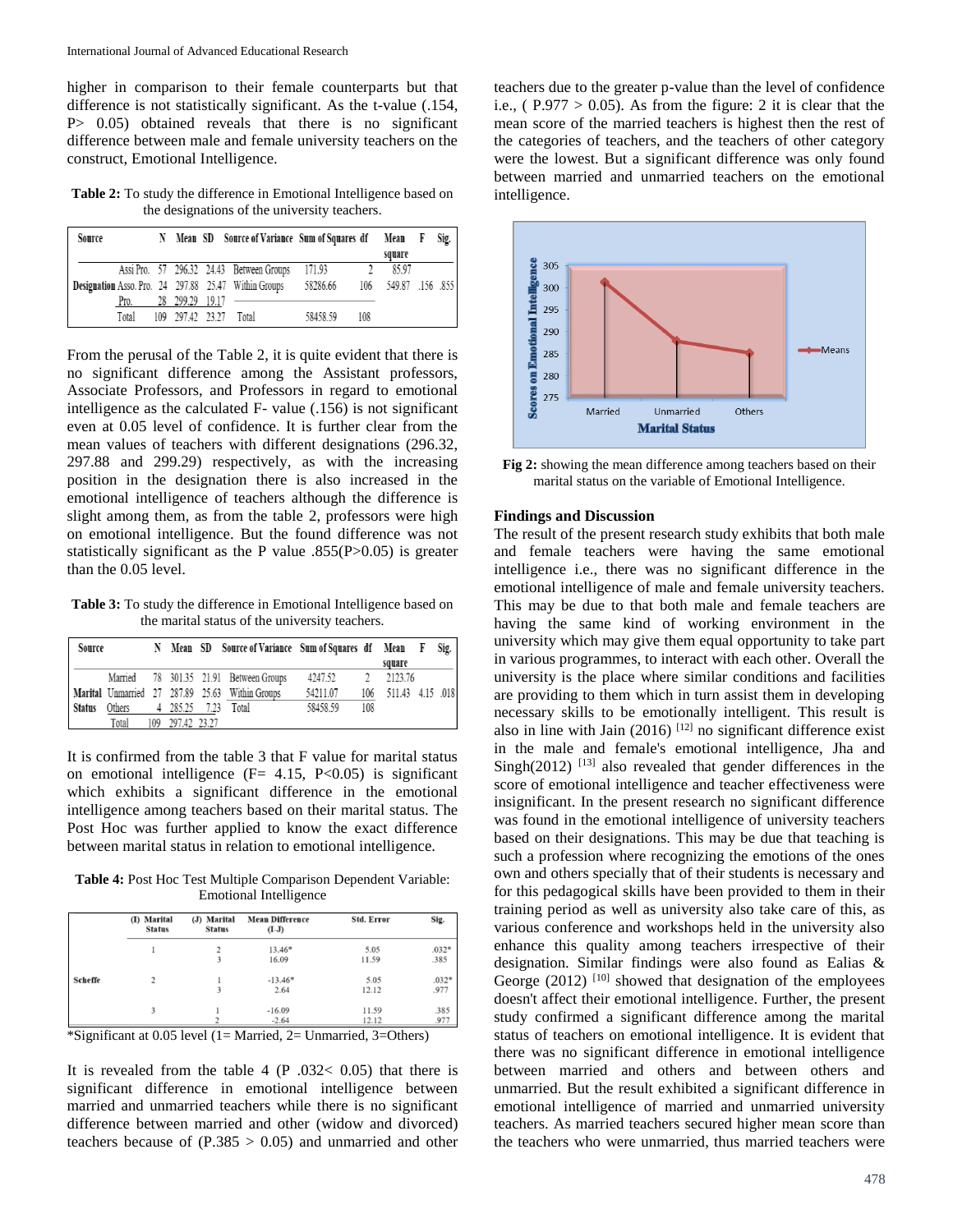more emotionally intelligent than the unmarried university teachers. A possible explanation for this finding is that married teachers have more relationships to manage and more exposures in their life situations in which they have to adapt themselves, recognize others emotions and handle them accordingly. Consequently, all these things may provide them more experience to be more effective in this regard for both the personal and professional life of married teachers. The result is in consonance with Adilogullari (2011) <sup>[1]</sup> and Nagar (2017) [18] found no relationship between marital status and emotional intelligence. Khodarahimi (2015) [15] higher levels of emotional intelligence were found among the Married individuals and the other category i.e. widowed, divorced, single and remarried individuals showed a lower level of emotional intelligence. As Kalyoncu, Guney, Arslan, Guney and Ayranci  $(2012)$ <sup>[14]</sup> also exclaimed that emotional intelligence of married individuals was higher than the individuals with the single status.

## **Educational Implications**

The present study is an effort to know the effect of certain demographic variables on the emotional intelligence of university teachers. The present study showed the importance of emotional intelligence for the university teachers, as the emotional intelligence assist the teachers in creating a safe, satisfying, caring and productive & encouraging environment in the university. As for teachers, these skills are significant not only for their own personal and professional development through a balanced well-being but it is also imperative to them in improving students learning. Emotional intelligence stimulates the teachers in identifying the emotions of the students and aid them in regulating the emotions of the understudies, provides ability to resolve the interpersonal conflicts and all these consequently contribute in the emotional- social development of their students. Thus efforts should be made by the universities to provide such a congenial environment to the teachers in which they can realize their full potential and utilize it in enhancing the latent attributes of their students and this can only be possible when the teachers are able to recognize the emotions, desires, and need of their students, utilize their emotions and enthusiasm, turn them into a positive energy for achieving the success in their life. For this teachers must be emotionally intelligent. Hence, the administrator of the university should organize some workshops and training programme for improving the emotional intelligent among teachers. As in the present study, it was found that married teachers were more emotionally intelligent than the unmarried teachers, thus for enhancing the emotional intelligence of unmarried and other teachers various guidance programme should be organized and counselling cell should be established in the university. Teachers may adopt cooperative teaching-learning environment which will provide an open and equal opportunity to all teachers to interact each other, this will assist them in becoming emotionally and socially more mature.

#### **References**

1. Adilogullari I. The teachers level of emotional intelligence some of the demographic variables for investigation. Educational Research and Reviews. 2011; 6(13):786-792.

- 2. Adolphs R. Investigating the cognitive neuroscience of social behavior. Neuropsychologia, 2003; 41:119-126. doi:10.1016/S0028-3932(02)00142-2
- 3. Asrar-ul-Haq M, Anwar S, Hasan M. Impact of Emotional Intelligence on Teachers' Performance in Higher Educational Institutions of Pakistan. Future Business Journal, 2017; 3:87-97. http://dx.doi.org/10.1016/j.fbj.2017.05.003
- 4. Bay D, McKeage K. Emotional intelligence in undergraduate accounting students: Preliminary assessment. Accounting Education. 2006; 15(4):439-454. DOI: 10.1080/09639280601011131
- 5. Cacioppo JT, Berntson GG. Handbook of neuroscience for the behavioral science. New York: John Wiley and Sons,2009.
- 6. Claxton G. Wise up: The challenge of lifelong learning. London: Bloomsbury, 1999.
- 7. Crow LD, Crow A. Educational Psychology (3rd Ind. reprint), New Delhi: Eurasia Publishing House, 1973, P.6.
- 8. Davidson RJ. Cognitive neuroscience needs affective neuroscience (and vice versa). Brain and Cognition, 2000; 42:89-92. doi:10.1006/brcg.1999.1170
- 9. Day C, Qing G. Teacher emotions: Well being and effectiveness. In P.A. Schutz & M. Zembylas (Eds.), Advances in teacher emotion research: The impact on teacher's lives. New York: Springer, 2009.
- 10. Ealias A, George J. Emotional intelligence and Job Satisfaction: A Correlation Study. International Journal's Research Journal of Commerce & Behavioral Science. 2012; 1(4):37-42.
- 11. Hess U, Thibault P. Darwin and emotion expression. Am. Psychol. 2009; 64:120-128. doi: 10.1037/a0013386
- 12. Jain J. Impact of Demographic Variables on Emotional Intelligence: A Study among the Employees of Private Sector Banks in Madhya Pradesh, India. Research Journal of Management Sciences. 2016; 5(10):20-24.
- 13. Jha A, Singh I. Teacher effectiveness in relation to emotional intelligence among medical and engineering faculty members. Europe's Journal of Psychology. 2012; 8(4):667-685. Retrieved from- doi:10.5964/ejop.v8i4.483
- 14. Kalyoncu Z, Guney S, Arslan M, Guney S, Ayranci E. Analysis of the relationship between emotional intelligence and stress caused by the organization: A study of nurses. Business Intelligence Journal. 2012; 5(2):334-346.
- 15. Khodarahimi S. The Role of Marital Status in Emotional Intelligence, Happiness, Optimism and Hope. Journal of Comparative Family Studies. 2015; (3):351-371.
- 16. Landa JMA, Zafar L, Antonana RM de, Pulido M. Perceived emotional intelligence and life satisfaction among university teachers. Psicothema, 2006; 18:152- 157.
- 17. Massy A, Miller SJ. Test of Hypothesis Using Statistics. 2002;1-32. Retrieved on 19/03/18 from, https://pdfs.semanticscholar.org/95fd/b5a74a0fc25a2d015 f9191755bc4ee7cab04.pdf
- 18. Nagar M. Role of Demographic Factors in Emotional Intelligence: An Empirical Study of Bank Managers. Indian Journal of Commerce & Management Studies.